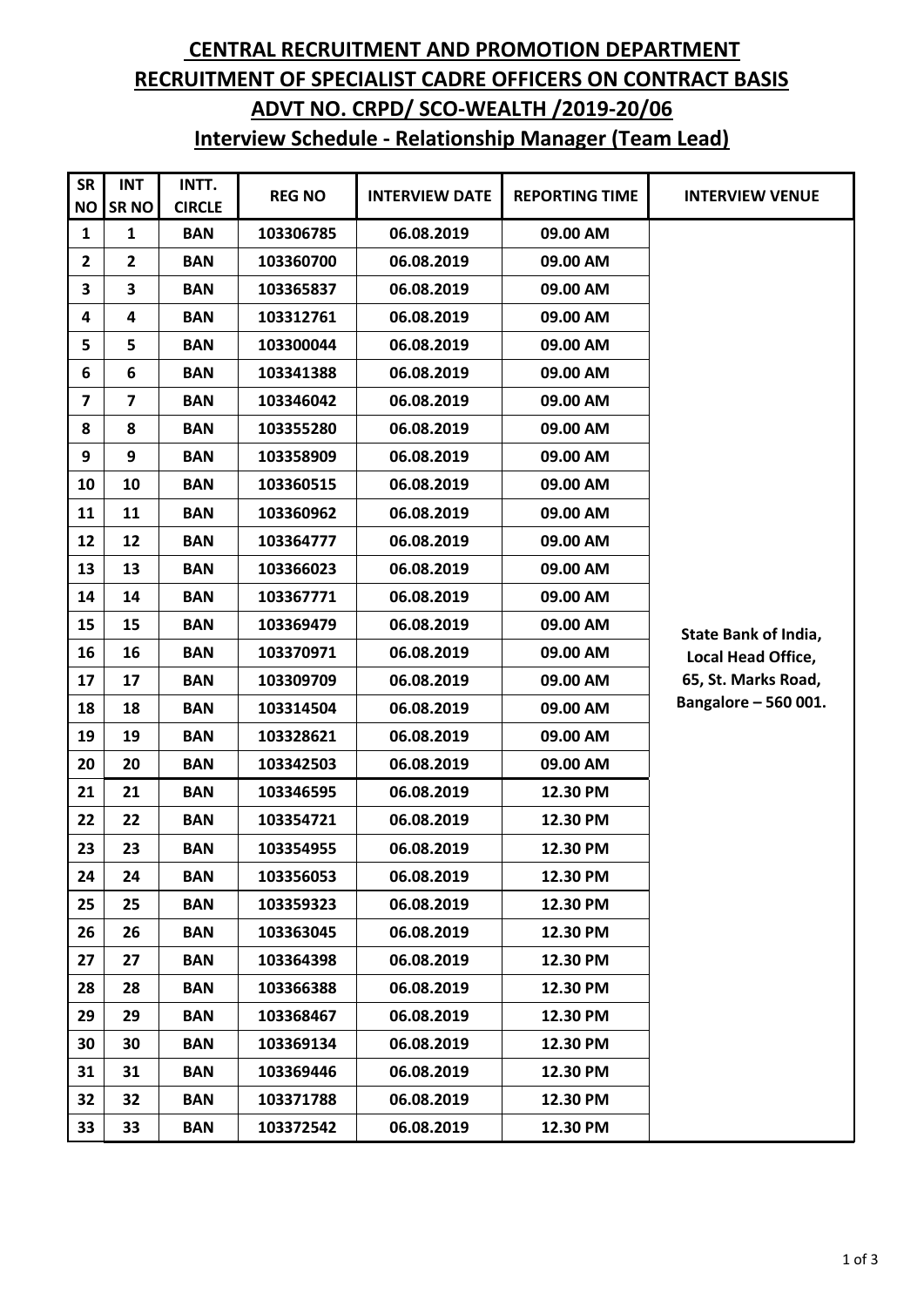## **CENTRAL RECRUITMENT AND PROMOTION DEPARTMENT RECRUITMENT OF SPECIALIST CADRE OFFICERS ON CONTRACT BASIS ADVT NO. CRPD/ SCO-WEALTH /2019-20/06 Interview Schedule - Relationship Manager (Team Lead)**

| <b>SR</b><br><b>NO</b> | <b>INT</b><br>SR <sub>NO</sub> | INTT.<br><b>CIRCLE</b> | <b>REG NO</b> | <b>INTERVIEW DATE</b> | <b>REPORTING TIME</b> | <b>INTERVIEW VENUE</b> |
|------------------------|--------------------------------|------------------------|---------------|-----------------------|-----------------------|------------------------|
| 34                     | $\mathbf{1}$                   | <b>DEL</b>             | 103330305     | 13.08.2019            | 09.00 AM              |                        |
| 35                     | $\overline{2}$                 | <b>DEL</b>             | 103365821     | 13.08.2019            | 09.00 AM              |                        |
| 36                     | 3                              | <b>DEL</b>             | 103314419     | 13.08.2019            | 09.00 AM              |                        |
| 37                     | 4                              | <b>DEL</b>             | 103356965     | 13.08.2019            | 09.00 AM              |                        |
| 38                     | 5                              | <b>DEL</b>             | 103363320     | 13.08.2019            | 09.00 AM              |                        |
| 39                     | 6                              | <b>DEL</b>             | 103301369     | 13.08.2019            | 09.00 AM              |                        |
| 40                     | $\overline{\mathbf{z}}$        | <b>DEL</b>             | 103308045     | 13.08.2019            | 09.00 AM              |                        |
| 41                     | 8                              | <b>DEL</b>             | 103312984     | 13.08.2019            | 09.00 AM              |                        |
| 42                     | 9                              | <b>DEL</b>             | 103322502     | 13.08.2019            | 09.00 AM              |                        |
| 43                     | 10                             | <b>DEL</b>             | 103331644     | 13.08.2019            | 09.00 AM              |                        |
| 44                     | 11                             | <b>DEL</b>             | 103332179     | 13.08.2019            | 09.00 AM              |                        |
| 45                     | 12                             | <b>DEL</b>             | 103333454     | 13.08.2019            | 09.00 AM              |                        |
| 46                     | 13                             | <b>DEL</b>             | 103354403     | 13.08.2019            | 09.00 AM              |                        |
| 47                     | 14                             | <b>DEL</b>             | 103354686     | 13.08.2019            | 09.00 AM              |                        |
| 48                     | 15                             | <b>DEL</b>             | 103354997     | 13.08.2019            | 09.00 AM              |                        |
| 49                     | 16                             | <b>DEL</b>             | 103355377     | 13.08.2019            | 09.00 AM              | State Bank of India,   |
| 50                     | 17                             | <b>DEL</b>             | 103355713     | 13.08.2019            | 09.00 AM              | Local Head Office,     |
| 51                     | 18                             | <b>DEL</b>             | 103355885     | 13.08.2019            | 09.00 AM              | 11, Parliament Street, |
| 52                     | 19                             | <b>DEL</b>             | 103357033     | 13.08.2019            | 09.00 AM              | New Delhi - 110 001    |
| 53                     | 20                             | <b>DEL</b>             | 103360389     | 13.08.2019            | 09.00 AM              |                        |
| 54                     | 21                             | <b>DEL</b>             | 103361902     | 13.08.2019            | 12.30 PM              |                        |
| 55                     | 22                             | <b>DEL</b>             | 103363142     | 13.08.2019            | 12.30 PM              |                        |
| 56                     | 23                             | <b>DEL</b>             | 103363316     | 13.08.2019            | 12.30 PM              |                        |
| 57                     | 24                             | <b>DEL</b>             | 103363689     | 13.08.2019            | 12.30 PM              |                        |
| 58                     | 25                             | <b>DEL</b>             | 103365691     | 13.08.2019            | 12.30 PM              |                        |
| 59                     | 26                             | <b>DEL</b>             | 103365818     | 13.08.2019            | 12.30 PM              |                        |
| 60                     | 27                             | <b>DEL</b>             | 103366123     | 13.08.2019            | 12.30 PM              |                        |
| 61                     | 28                             | <b>DEL</b>             | 103366212     | 13.08.2019            | 12.30 PM              |                        |
| 62                     | 29                             | <b>DEL</b>             | 103366266     | 13.08.2019            | 12.30 PM              |                        |
| 63                     | 30                             | <b>DEL</b>             | 103367536     | 13.08.2019            | 12.30 PM              |                        |
| 64                     | 31                             | <b>DEL</b>             | 103367561     | 13.08.2019            | 12.30 PM              |                        |
| 65                     | 32                             | <b>DEL</b>             | 103369477     | 13.08.2019            | 12.30 PM              |                        |
| 66                     | 33                             | <b>DEL</b>             | 103371263     | 13.08.2019            | 12.30 PM              |                        |
| 67                     | 34                             | <b>DEL</b>             | 103372251     | 13.08.2019            | 12.30 PM              |                        |
| 68                     | 35                             | <b>DEL</b>             | 103372463     | 13.08.2019            | 12.30 PM              |                        |